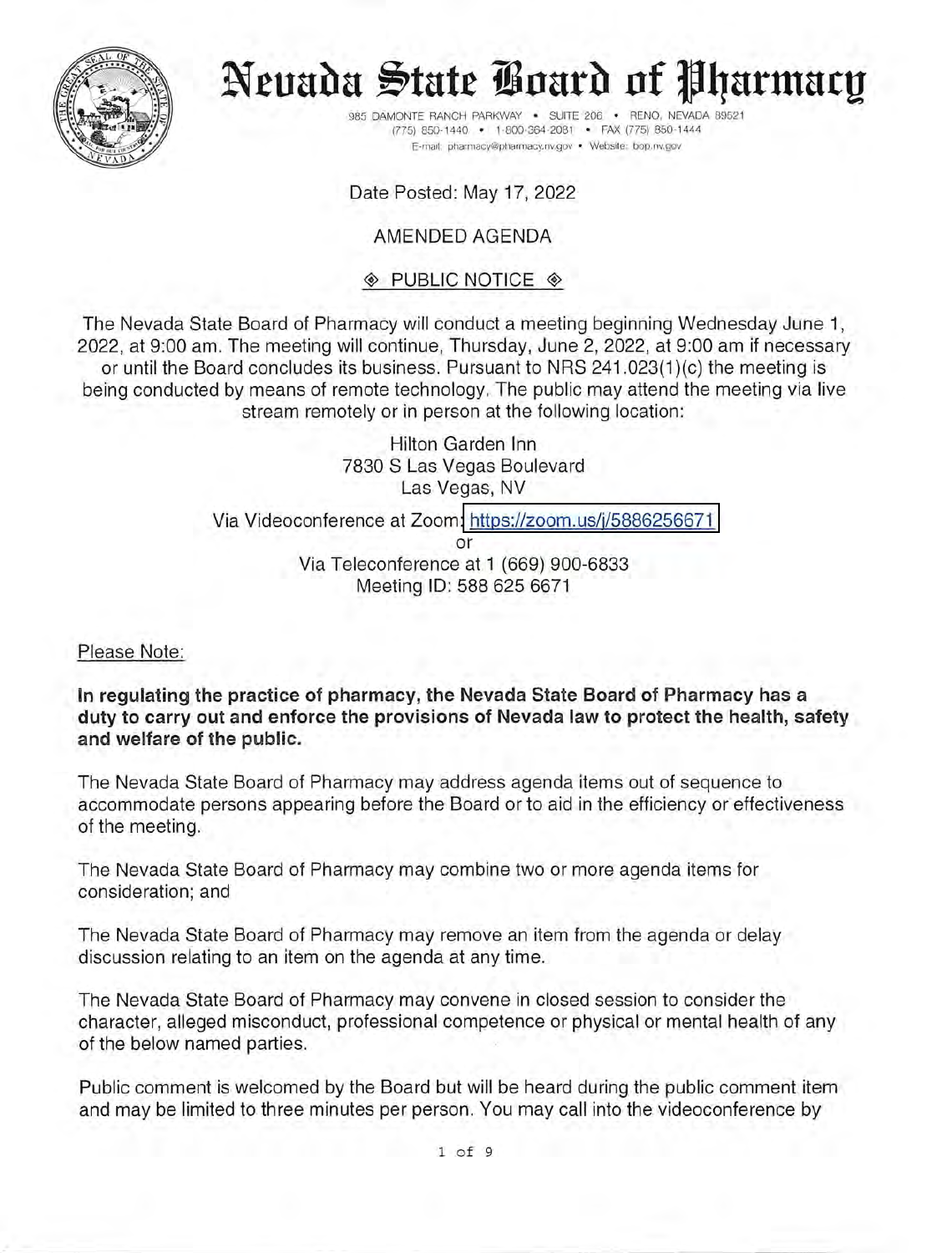following the link or calling the phone number listed above. The president may allow additional time to a given speaker as time allows and in his or her sole discretion.

Public comment may also be submitted to the Board at [pharmacy@pharmacy.nv.gov.](mailto:pharmacy@pharmacy.nv.gov)

**Prior to the commencement and conclusion of a contested case or a quasi-judicial proceeding that may affect the due process rights of an individual the board may refuse to consider public comment. See NRS 233B.126.** Please be aware that after the quasi-judicial board or commission has rendered a decision in the contested case and, assuming this happens before adjournment, the board or commission may entertain public comment on the proceeding at that time**.**

- 1. Call to Order and Roll Call Establishment of Quorum
- 2. Public Comment: No action may be taken upon a matter raised under this item of the agenda until the matter itself has been specifically included on a future agenda as an item. (NRS 241.020)

# $\Diamond$  CONSENT AGENDA  $\Diamond$

The Consent Agenda contains matters of routine acceptance. The Board Members may approve the consent agenda items as written or, at their discretion, may address individual items for discussion or change.

- 3. Approval of the April 13-14, 2022, Meeting Minutes (**FOR POSSIBLE ACTION)**
- 4. 4.1 Applications for Out-of-State Medical, Devices, Equipment and Gases License (NAC 639.6944) – Non-appearance **(FOR POSSIBLE ACTION)**
	- 4.2 Applications for Out-of-State Wholesaler License (NRS 639.233) Nonappearance (**FOR POSSIBLE ACTION**)

### **Background Check Not Required by Law.**

- 4.2.1 Distributor for Single Manufacturer (NAC 639.593(7)(e))
- 4.2.2 Manufacturer (NAC 639.593(7)(d))
	- A. Arthrex, Inc. Fort Myers, FL
	- B. Banner Life Sciences, LLC High Point, NC
	- C. Casper Pharma LLC East Brunswick, NJ
	- D. Dash Pharmaceuticals LLC Upper Saddle River, NJ
	- E. Kaleo, Inc. Richmond, VA
	- F. MYCO Medical Supplies, Inc. Apex, NC
	- G. Myonex Inc. Horsham, PA
	- H. OrthogenRx, Inc Doylestown, PA
	- I. Pharma Source Direct, Inc. Englewood, CO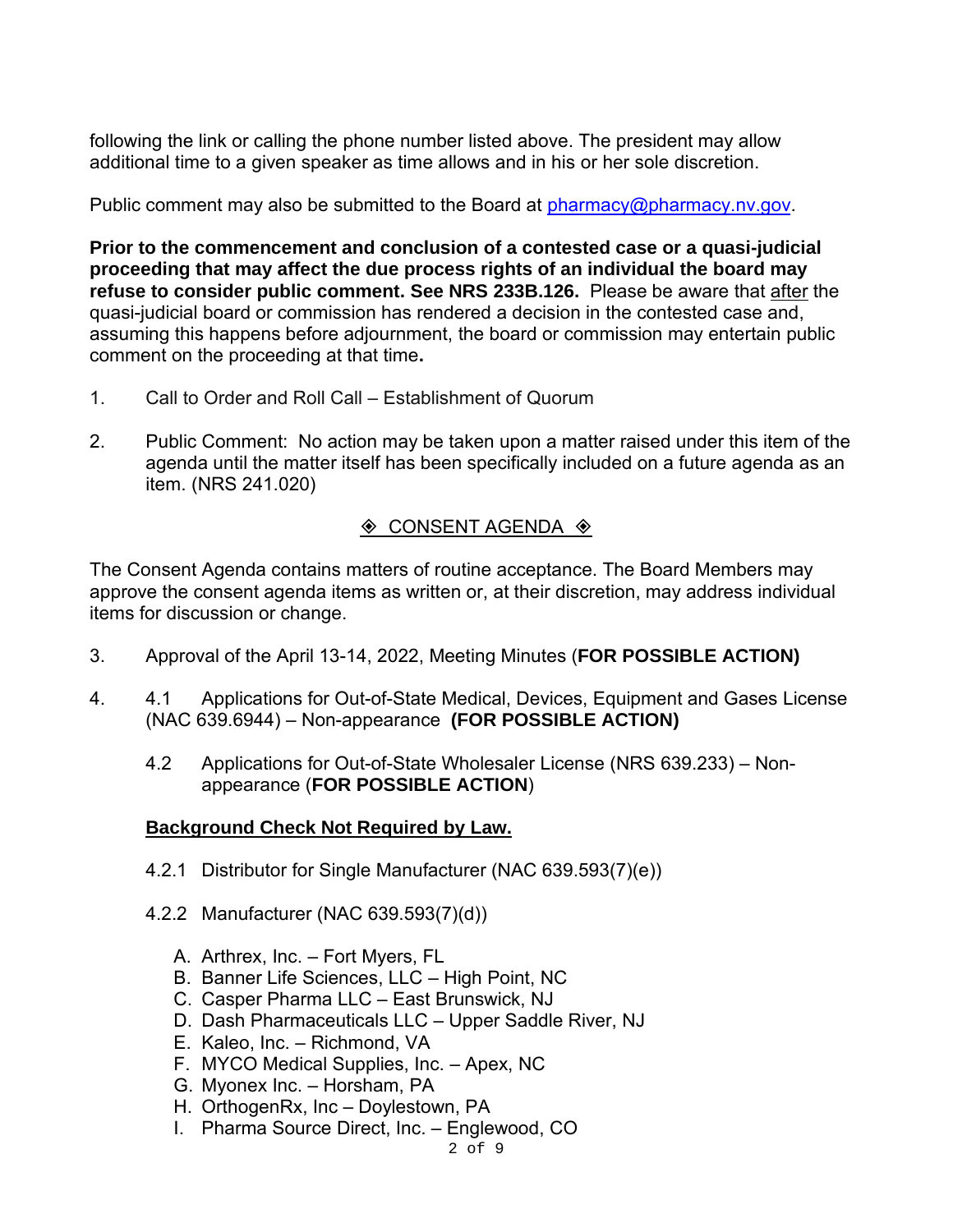- J. ProVen Pharmaceuticals, LLC Plymouth Meeting, PA
- K. Rising Pharmaceuticals Somerset, NJ
- L. The Hibbert Group Aurora, CO
- 4.2.3 Publicly Traded (NAC 639.593(7)(a))
	- M. Abbott Laboratories, Inc. Irving, TX
	- N. Abbott Laboratories, Inc. Irving, TX
	- O. Abbott Laboratories, Inc. North Chicago, IL
	- P. Abbott Laboratories, Inc. Plano, TX
	- Q. Abbott Laboratories, Inc. Roseville, MN
	- R. Abbott Laboratories, Inc. Sylmar, CA
	- S. Abbott Laboratories, Inc. Temecula, CA
	- T. Abbott Rapid Dx North America, LLC Freehold, NJ
	- U. Abbott Rapid Dx North America, LLC San Diego, CA
	- V. Amylyx Pharmaceuticals, Inc. Cambridge, MA
	- W. ANDA #28 Grand Island, NY
	- X. Cardinal Health at Home Portland, OR
	- Y. Edgepark Medical Supplies; Cardinal Health at Home Cranbury, NJ
	- Z. Edgepark Medical Supplies; Cardinal Health at Home Durham, NC
	- AA. Edgepark Medical Supplies; Cardinal Health at Home Fort Worth, TX
	- BB. Edgepark Medical Supplies; Cardinal Health at Home Jacksonville, FL
	- CC. Edgepark Medical Supplies; Cardinal Health at Home Ontario, CA
- 4.2.4 VAWD-Accredited (NAC 639.593(7)(c))
	- DD. Kowa Pharmaceuticals America, Inc. Montgomery, AL
	- EE. Medline Industries, LP Grayslake, IL
	- FF. Medline Industries, LP Rialto, CA
	- GG. Medline Industries, LP Salt Lake City, UT
	- HH. Medline Industries, LP Southaven, MS
- 4.2.5 Manufacturer and VAWD-Accredited (NAC 639.593(7)(c) and (d))
	- II. L. Perrigo Company Allegan, MI
	- JJ. QPharma, Inc. Cedar Knolls, NJ
- 4.2.6 Publicly Traded and Manufacturer (NAC 639.593(7)(a) and (d))
	- KK. Abbott Molecular, Inc. Des Plaines, IL
	- LL. Abbott Molecular, Inc. Elk Grove Village, IL
	- MM. Alere San Diego Inc. Pomona, CA
	- NN. Axsome Therapeutics, Inc. Bridgewater, NJ
	- OO. La Jolla Pharmaceutical Company Waltham, MA
	- PP. Linde Gas & Equipment Inc. Santa Ana, CA
	- QQ. PROCEPT BioRobotics Corporation Redwood Shores, CA
	- RR. Tulsa Dental Products LLC Johnson City, TN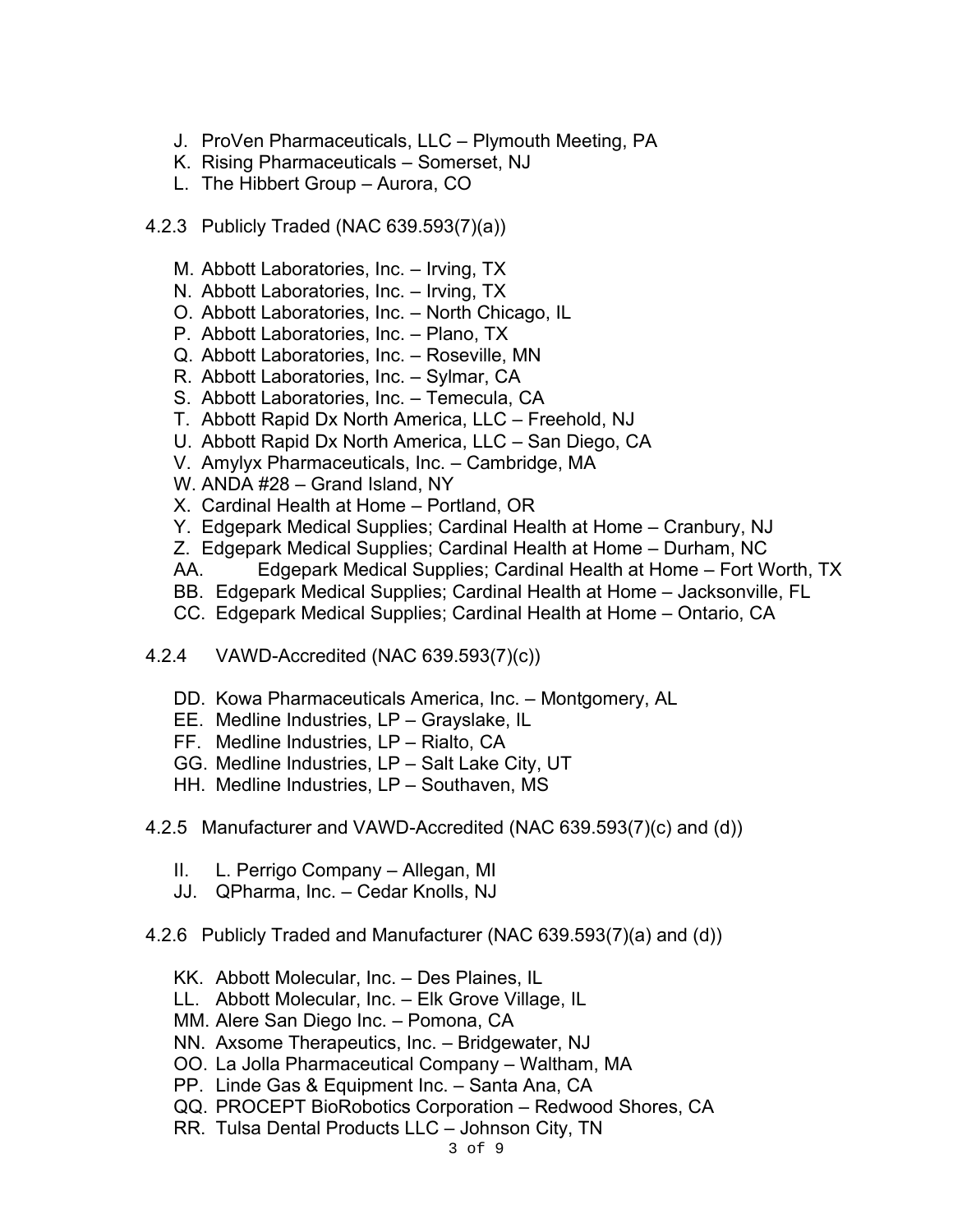4.2.6 Publicly Traded and VAWD-Accredited (NAC 639.593(7)(a) and (c))

SS. Edgepark Medical Supplies; Cardinal Health at Home – Elgin, IL TT.Edgepark Medical Supplies; Cardinal Health at Home – Twinsburg, OH

## **4.2.7 Background checks completed in compliance with NRS 639.500.**

- UU. ASD Specialty Healthcare, LLC Montclair, CA<br>VV. HemaSource Inc. Dallas TX
- HemaSource, Inc. Dallas, TX
- 4.3 Applications for Nevada Wholesaler License (NRS 639.233) Non-appearance (**FOR POSSIBLE ACTION**)
- 4.3.1 Manufacturer (NAC 639.593(7)(d))
- 4.4 Application for Nevada Pharmacy License (NRS 639.230) Non-appearance **(FOR POSSIBLE ACTION)**
- 4.5 Application for Nevada Compounding Pharmacy License (NRS 639.230) Nonappearance **(FOR POSSIBLE ACTION)**

WW.Henderson Pharmacy LLC – Henderson, NV

- 4.6 Application for Out-of-State Pharmacy License (NRS 639.2328) Nonappearance **(FOR POSSIBLE ACTION)**
	- XX. Avita Pharmacy 1025 Brea, CA
	- YY. Covetrus North America, LLC Fort Worth, TX<br>ZZ. Covetrus North America. LLC Houston. TX
	- Covetrus North America, LLC Houston, TX
	- AAA. Golden Gate Pharmacy Services, Inc. Novato, CA
	- BBB. Roman Health Pharmacy LLC Englewood, CO
	- CCC. Roman Health Pharmacy LLC Long Island City, NY
	- DDD. Santa Rose Pharmacy Santa Rosa Beach, FL
	- EEE. Synergen Rx, LLC Doraville, GA<br>FFF. Trinity Health Pharmacy Services -
	- Trinity Health Pharmacy Services Fort Wayne, IN
- 4.7 Application for Out-of-State Compounding Pharmacy License (NRS 639.230) Non-appearance – **(FOR POSSIBLE ACTION)**
	- GGG. Curexa Egg Harbor Township, NJ
	- HHH. F&M Specialty Pharmacy Flowood, MS
	- III. Kaizen Compounding Pharmacy Redding, CA

4.8 Applications for Nevada Medical, Devices, Equipment and Gases License (NAC 639.6942) – Non-appearance (**FOR POSSIBLE ACTION**)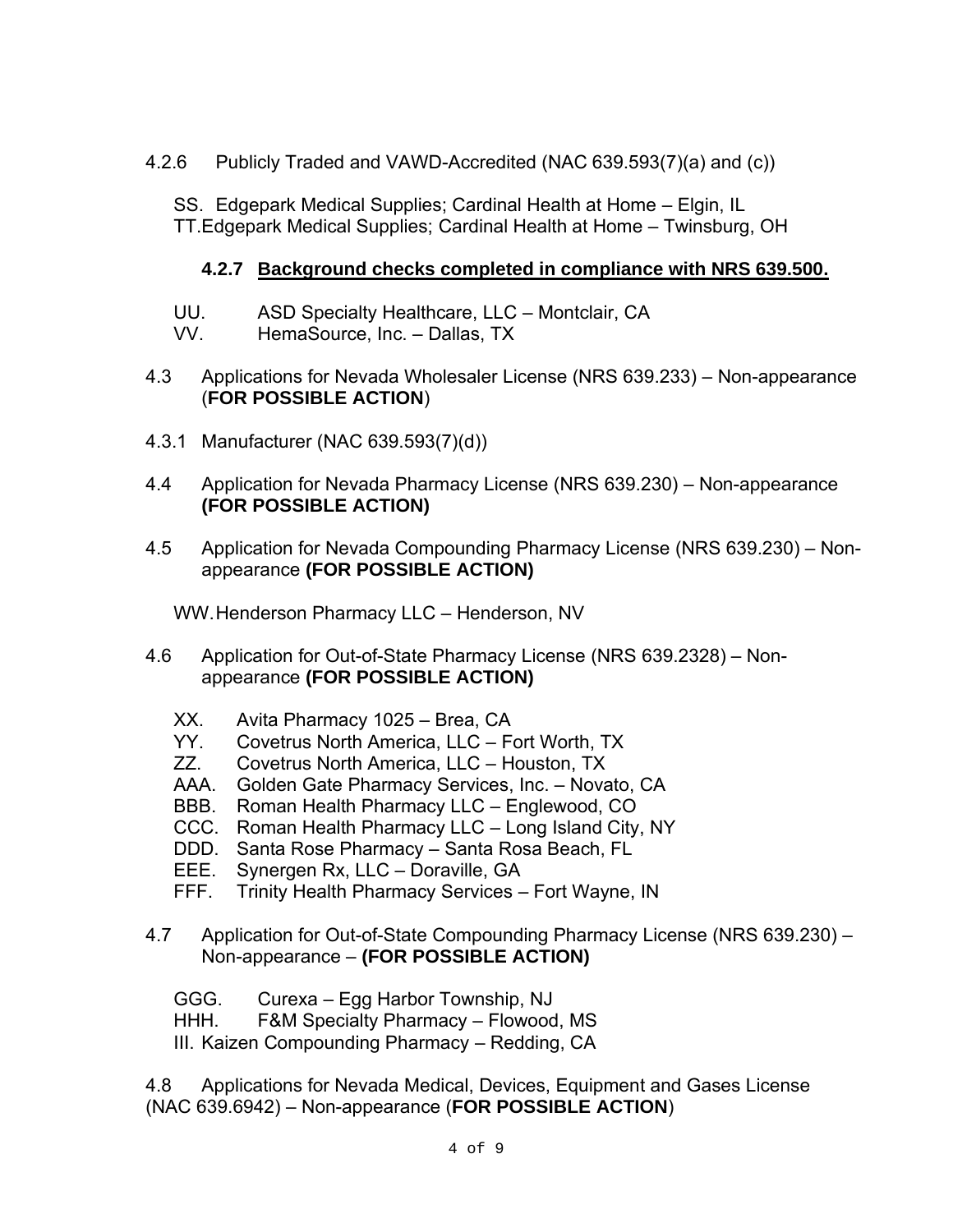4.9 Application for Ambulatory Surgery Center License (NAC 639.4992) - Nonappearance **(FOR POSSIBLE ACTION)**

JJJ. Box Canyon Surgery Center LLC – Las Vegas, NV

KKK. Coronado Surgical Recovery Suites – Henderson, NV

#### $\textcircled{*}$  REGULAR AGENDA  $\textcircled{*}$

5. Disciplinary hearings pursuant to NRS 639.247. (**FOR POSSIBLE ACTION**)

| А. | Jahnavi Rao, DDS                               | $(21-226$ -CS-S)   |
|----|------------------------------------------------|--------------------|
| В. | Alan D. Marvin, MD                             | $(21-222-CS-S)$    |
| C. | Ann Kershnar, MD                               | $(21-220$ -CS-S)   |
| D. | Kord T. Strebel, MD                            | $(19-053-CS-S)$    |
| Е. | <b>Thomas Strebel, RPH</b>                     | $(19-053-RPH-S)$   |
| F. | Order to Show Cause: Rosa A. Bellota-Rojas, MD | $(18-103$ -CS-A-S) |
| G. | Order to Show Cause: Anuranjan Bist, MD        | $(18-103-CS-B-S)$  |
| Η. | Rosa A. Bellota Rojas, MD                      | $(21-205-A-CS-S)$  |
| L. | Anuranjan Bist, MD                             | $(21-205-B-CS-S)$  |
| J. | Jeffrey Brown, PA                              | $(21-205-C-CS-S)$  |
| Κ. | <b>Michael Burkintas, RPH</b>                  | (22-063-RPH-S)     |
| L. | Stephen Dubin, MD                              | $(20-020$ -CS-S)   |
| М. | Sherman Washington, MD                         | $(21-104$ -CS-N)   |
| N. | Las Vegas Scripts Rx                           | $(19-243-PH-S)$    |
| O. | Nathan Edouard, RPH                            | (19-243-RPH-S)     |
| Р. | Sherman Washington, MD                         | $(19-243-CS-S)$    |
| Q. | Airtec Gases, LLC                              | $(22-080-MP-S)$    |
|    |                                                |                    |

- 6. Applications for Controlled Substance Registration (NRS 453.226) Appearance **(FOR POSSIBLE ACTION)**
	- A. Ivan Goldsmith
	- B. Sherman Washington Iuventus Medical Center Las Vegas, NV
	- C. Sherman Washington Iuventus Medical Center Las Vegas, NV
- 7. Application for Pharmacist Registration by Reciprocation NRS 639.134) Appearance (**FOR POSSIBLE ACTION**)

Christina Chalikias

8. Application for Pharmaceutical Technician in Training Registration (NAC 639.242) – Appearance. **(FOR POSSIBLE ACTION)**

Karen Price

9. Application for Nevada Pharmacy License (NRS 639.230) – Appearance (**FOR POSSIBLE ACTION**)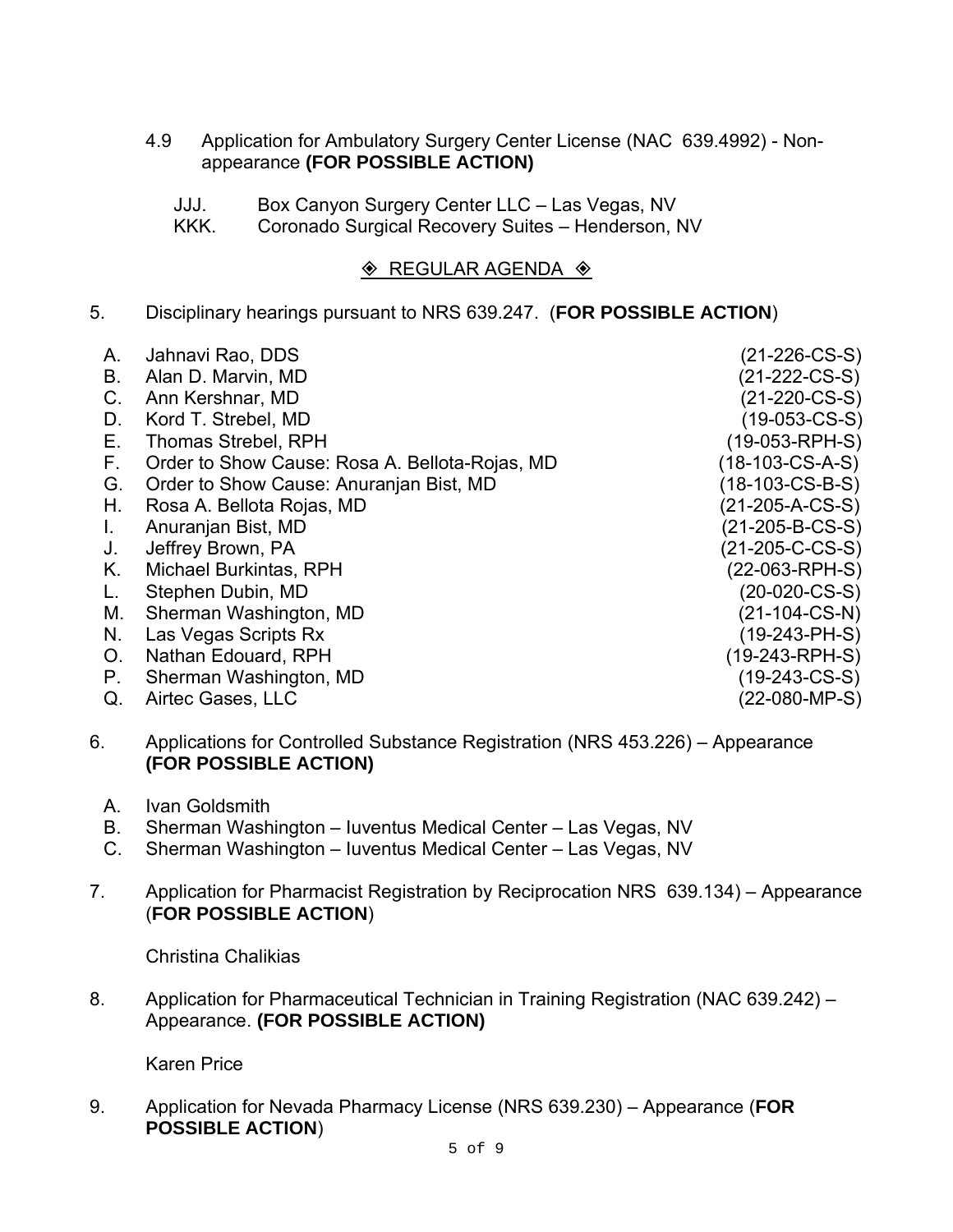- A. First Class Rx Pharmacy LLC Las Vegas, NV
- B. NOWRX North Las Vegas, NV
- 10. Applications for Out-of-State Pharmacy License (NRS 639.2328) Appearance (**FOR POSSIBLE ACTION**)

UpScript Pharmacy, LLC – Sandy, UT

- 11. Application for Out-of-State Compounding Pharmacy License (NRS 639.230) Appearance – **(FOR POSSIBLE ACTION)**
	- A. ACA Pharmacy, LLC Nashville, TN
	- B. IgG of America, Inc. Linthicum Heights, MD
	- C. Integrity Compounding Pharmacy Sandy Springs, Ga
	- D. Mid Valley Health Services Ceres, CA
	- E. Optum Infusion Services 550, LLC Carlsbad, CA
	- F. Optum Infusion Services 550, LLC Cincinnati, OH
	- G. Pentec Health, Inc. Boothwyn, PA
	- H. Village Lane Apothecary Colleyville, TX
	- I. Wickliffe Veterinary Pharmacy Lexington, KY
- 12. Applications for Nevada Wholesaler License (NRS 639.233) Appearance (**FOR POSSIBLE ACTION**)
	- A. Airtec Gases, LLC Las Vegas, NV Background Check Not Required Manufacturer (NAC 639.593 (7)(d)) – Disclosure
	- B. Airtec Gases, LLC Sparks, NV Background Check Not Required Manufacturer (NAC 639.593 (7)(d)) – Disclosure
	- C. Medidenta Las Vegas, NV Background checks completed in compliance with NRS 639.500.
- 13. Application for Out-of-State Outsourcing Facility (NRS 639.100) Appearance (**FOR POSSIBLE ACTION**)

Medivant Health – Chandler, AZ

- 14. Request to Engage in the Practice of Pharmacy at a Site Other than a Licensed Pharmacy – Appearance **(FOR POSSIBLE ACTION)**
	- A. KayLynn Bowman
	- B. Remmington Junior
- 15. Approval of Revised Pharmacist Application **(FOR POSSIBLE ACTION)**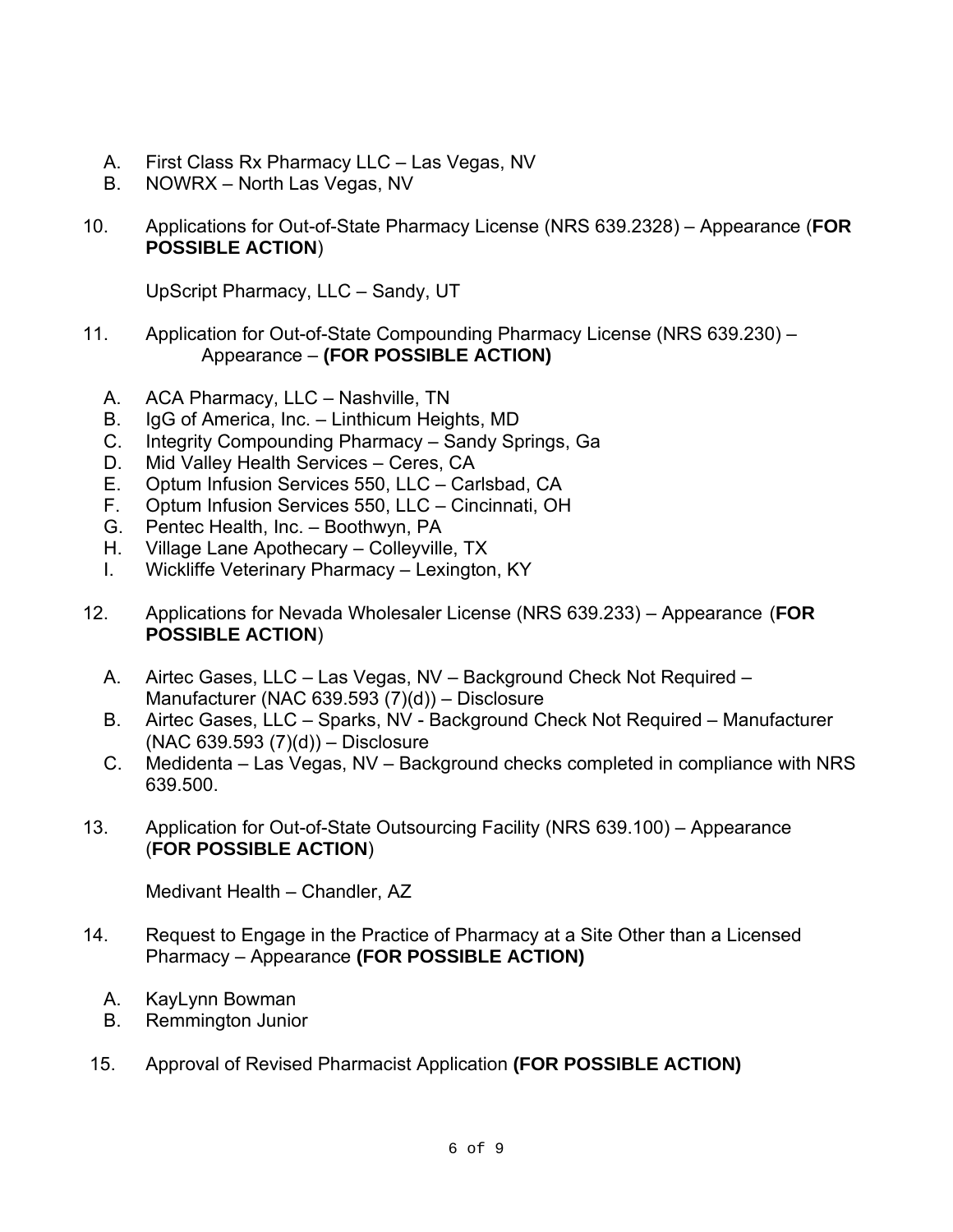- 16. Approval of Revised Dispensing Practitioner Registration Application, Advanced Practitioner Registered Nurse Dispensing Registration Application, and Physician Assistant Dispensing Registration Application **(FOR POSSIBLE ACTION)**
- 17. Approval of Physician Assistant Prescribe/Controlled Substance Registration Application **(FOR POSSIBLE ACTION)**
- 18. Election of President and Treasurer pursuant to NRS 639.040.
- 19. Discussion and possible action to amend, revise and/or approve proposed FY23 budget. **(FOR POSSIBLE ACTION)**
- 20. Board Discussion of (i) American Pharmacist Association (APhA), March 2022 State Report for State Boards of Pharmacy – NABP District Eight States; and (ii) Journal of the American Pharmacist Association, June 2020 – Ability of the Well-Being Index to identify pharmacist in distress.

Public Comment concerning (i) American Pharmacist Association (APhA), March 2022 State Report for State Boards of Pharmacy – NABP District Eight States; and (ii) Journal of the American Pharmacist Association, June 2020 – Ability of the Well-Being Index to identify pharmacist in distress.

Members of the Public are invited to provide public comment. No action will be taken regarding public comments made on this agenda item. Public comment may be limited to three (3) minutes at the discretion of the Board President.

Direction to Board Staff regarding (i) American Pharmacist Association (APhA), March 2022 State Report for State Boards of Pharmacy – NABP District Eight States; and (ii) Journal of the American Pharmacist Association, June 2020 – Ability of the Well-Being Index to identify pharmacist in distress. - **(FOR POSSIBLE ACTION)**

- 21. General Counsel Report. Note: The Board may exclude the public for a report on potential or existing litigation pursuant to NRS 241.015(3)(b)(2).
- 22. Executive Secretary Report:
	- A. Financial Report
	- B. Issuance of Temporary Licenses and Registrations
	- C. Change of Address Business List
	- D. Meetings with Other Health Care Regulatory Boards
	- E. COVID-19 Response
	- F. Licensing Software Update
	- G. Licensing Activities Report
	- H. PMP Integration

◈ WORKSHOP ◈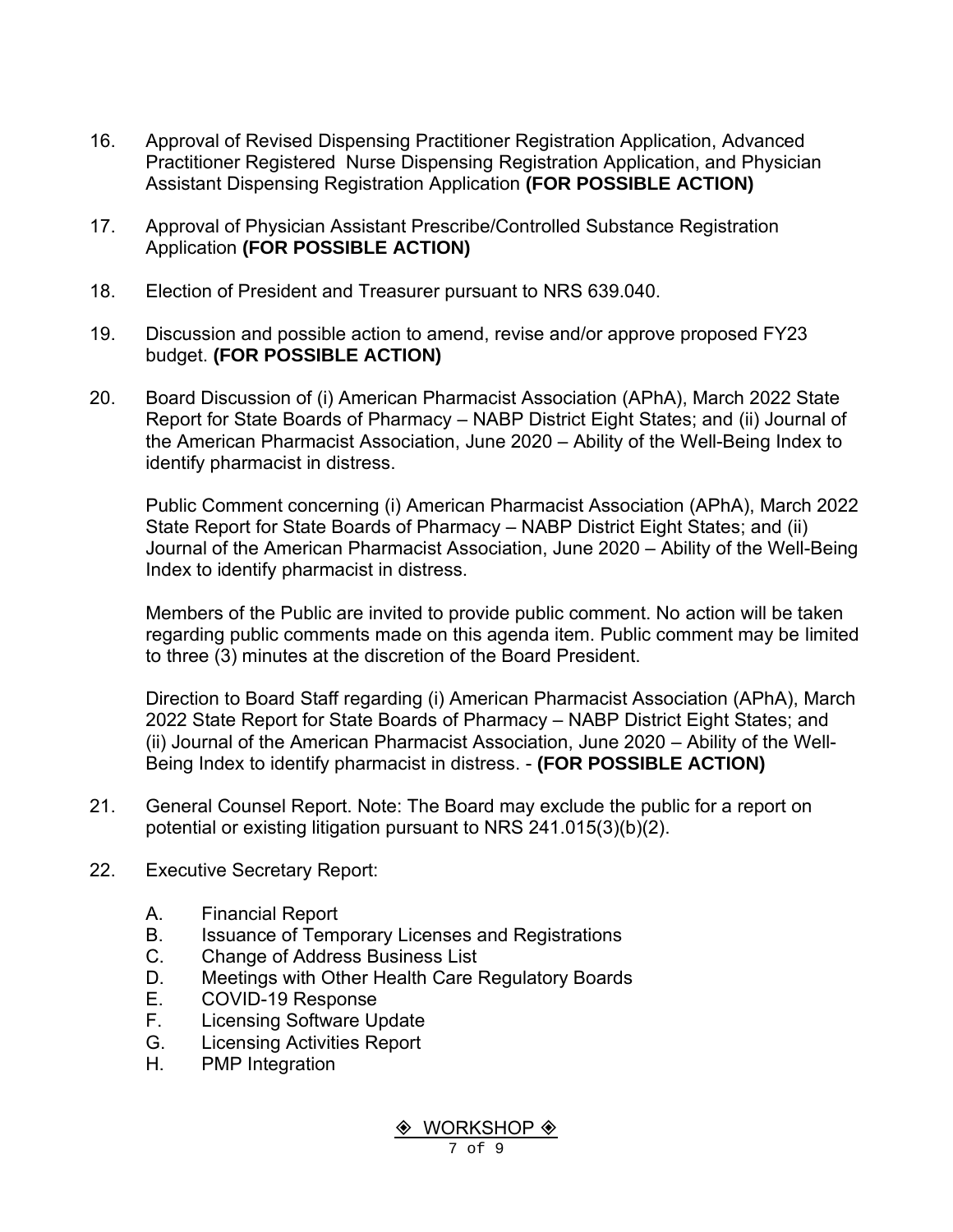#### Thursday June 2, 2022 – 9:00 am

- 23. Notice of Proposed Regulation Workshop Pursuant to NRS 233B.061(2) **(FOR POSSIBLE ACTION):**
	- A. **Amendment to Nevada Administrative Code (NAC) 639**. The proposed amendments relate to licensing and regulation of Medical Products Wholesalers as Wholesalers in order to conform the requirements of existing law
	- B. **Amendment to Nevada Administrative Code (NAC) 639**. The proposed amendments authorize a practitioner working in a hospital to dispense medications related to Medication Assisted Treatment (MAT) for a limited time without obtaining a dispensing license from the Board of Pharmacy.
	- C. **Amendment to Nevada Administrative Code (NAC) 639.870**. The proposed amendment removes the requirement that an advanced practice registered nurse must appear at a Board Meeting prior to obtaining a dispensing license from the Board of Pharmacy. Changes the language to may be required to appear.

### $\Diamond$  PUBLIC HEARING  $\Diamond$

#### Thursday June 2, 2022 – 9:00 am

- 24. Notice of Proposed Regulation Public Hearing Pursuant to NRS 233B.061(2) **(FOR POSSIBLE ACTION):**
	- A. **Amendment of Nevada Administrative Code (NAC) 639.742, 639.743, 639.744. and 639.745: Dispensing Practitioners.** The proposed amendments establish requirements for an oncology group practice to obtain a certificate of registration to maintain a single inventory of dangerous drugs received at a site of practice, prescribe the procedure for renewing such a certificate, and prescribe certain powers and duties of the dispensing practitioners of such a registered oncology group practice. (LCB File R007-21)
	- B. **Amendment of Nevada Administrative Code (NAC) 639.240, and 639.242 639.256.** The proposed amendment to NAC 639.240, and 639.242 will amend the requirements necessary for an applicant to obtain a registration as a pharmaceutical technician and pharmaceutical technician in training. (LCB File R041-21)
	- C. **Amendment of Nevada Administrative Code (NAC) 639.360**: The proposed amendments revise certain requirements governing continuing education for pharmacists; eliminating the Advisory Committee on Continuing Education which advises the Board concerning the accreditation of CE. (LCB File R 120-21)